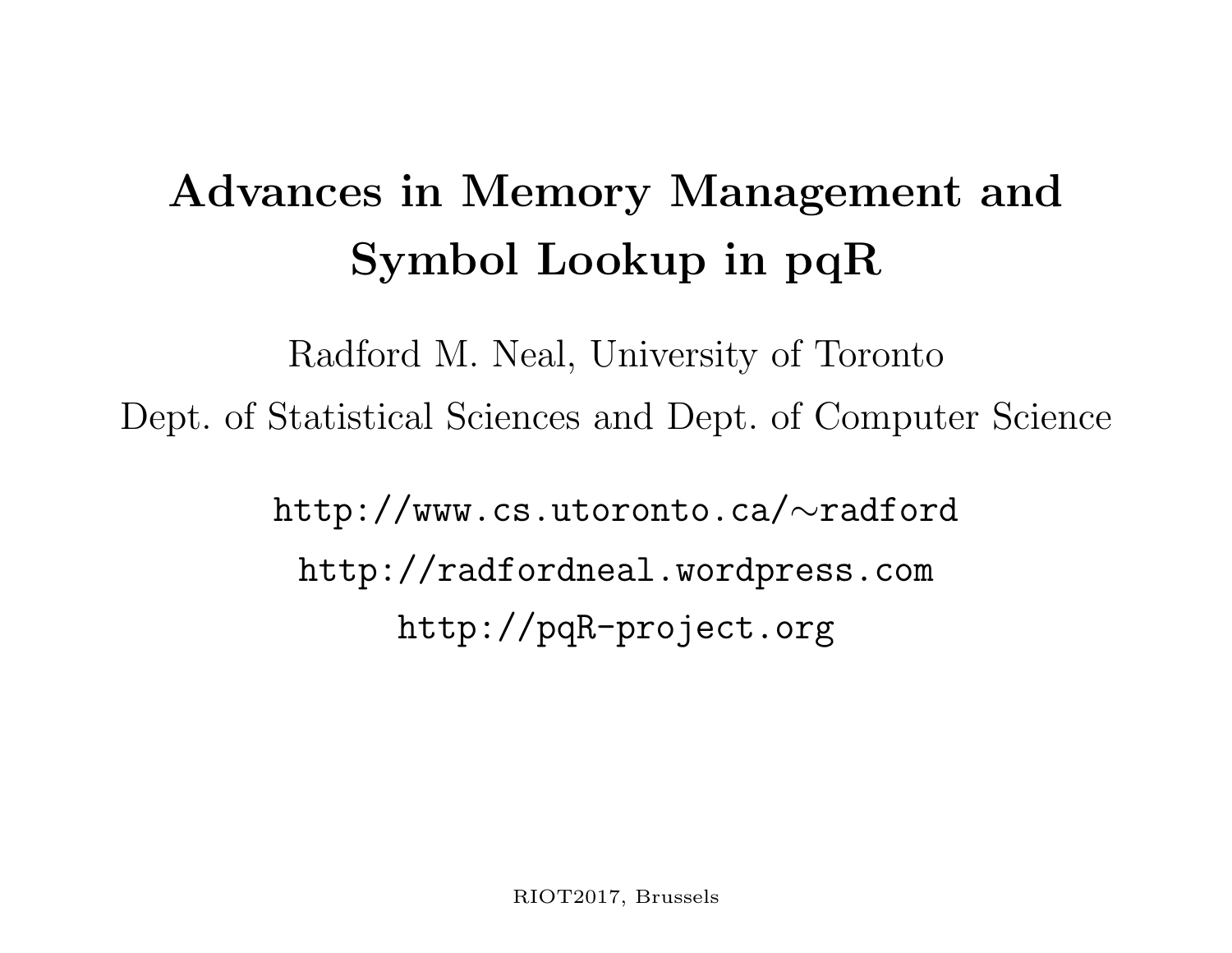Some Recent Performance Improvements in pqR

- A new garbage collector, using my Segmented Generational Garbage Collector (SGGC) facility. SGGC and code using it in pqR could be used in R Core and other R implementations without great effort. SGGC could also be used for non-R projects.
- More compact memory layouts, made possible by the new GC, including the option of using "compressed" 32-bit pointers even on 64-bit <sup>p</sup>latforms. This improvement is also not tightly tied to pqR.
- Improvements to symbol lookup, including a way to quickly skip environments that don't contain the symbol being looked for.
- A new parser, using recursive descent (no bison). Easier to modify. Faster. Avoids the old parser's quadratic time usage in some contexts. Should be easy to adapt for use in R Core and other implementations.
- Fast extension/contraction of vectors, mirroring a recent R Core improvement, but more general. Facilitated by use of SGGC.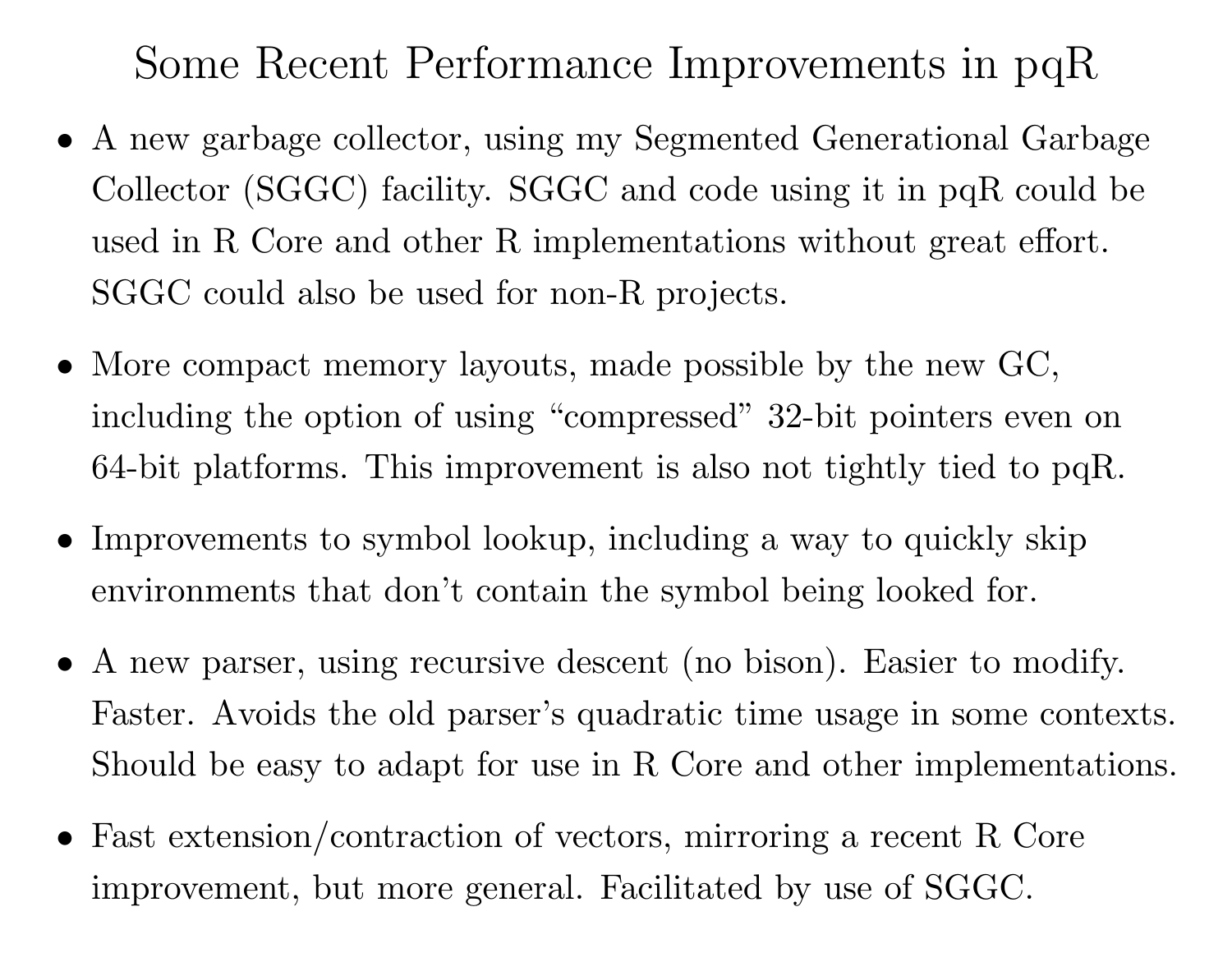### Generational Garbage Collection

Both the old and the new garbage collectors use the "mark and sweep" method, improved by keeping track of objects in different "generations".

In a "full" collection, all accessible objects are found, and marked. Then those not marked can be collected. Looking at every object is slow.

Objects are considered to be in generation 0 if they have been allocated since the last GC. Objects in generation 1 have survived one GC. Those in generation 2 have survived more than one GC.

A level 0 collection looks only at generation 0, not trying to collect older generations. It's much faster than <sup>a</sup> full collection if most objects are not newly allocated. Similarly, a level 1 collection looks only at generations 0 and 1.

Special provisions are needed to handle the situation where an object of an older generation is modified to point to an object of a younger generation.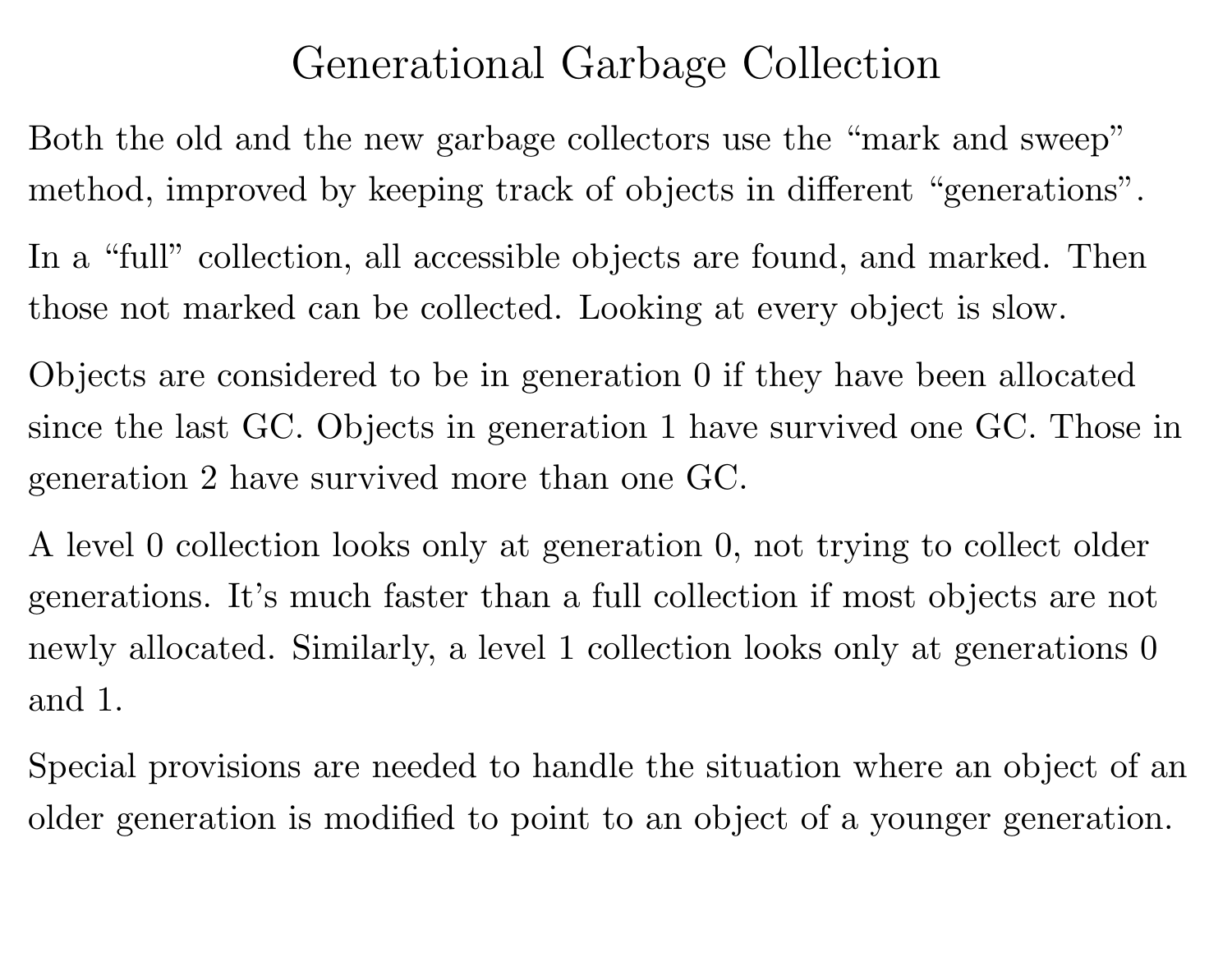Problems with the Old GC and Memory Layouts

Some sources of inefficiency in the old garbage collector:

- Sets of objects eg, those in generation 1, or those that have old-to-new references — are represented using doubly-linked lists, requiring two pointers in every object header.
- Objects are marked by setting a bit in their header (which is later cleared).
- Strings are kept in <sup>a</sup> hash table, so that identical strings will be shared, which is scanned in its entirety even for level 0 collections.

This all has rather bad memory cache behaviour.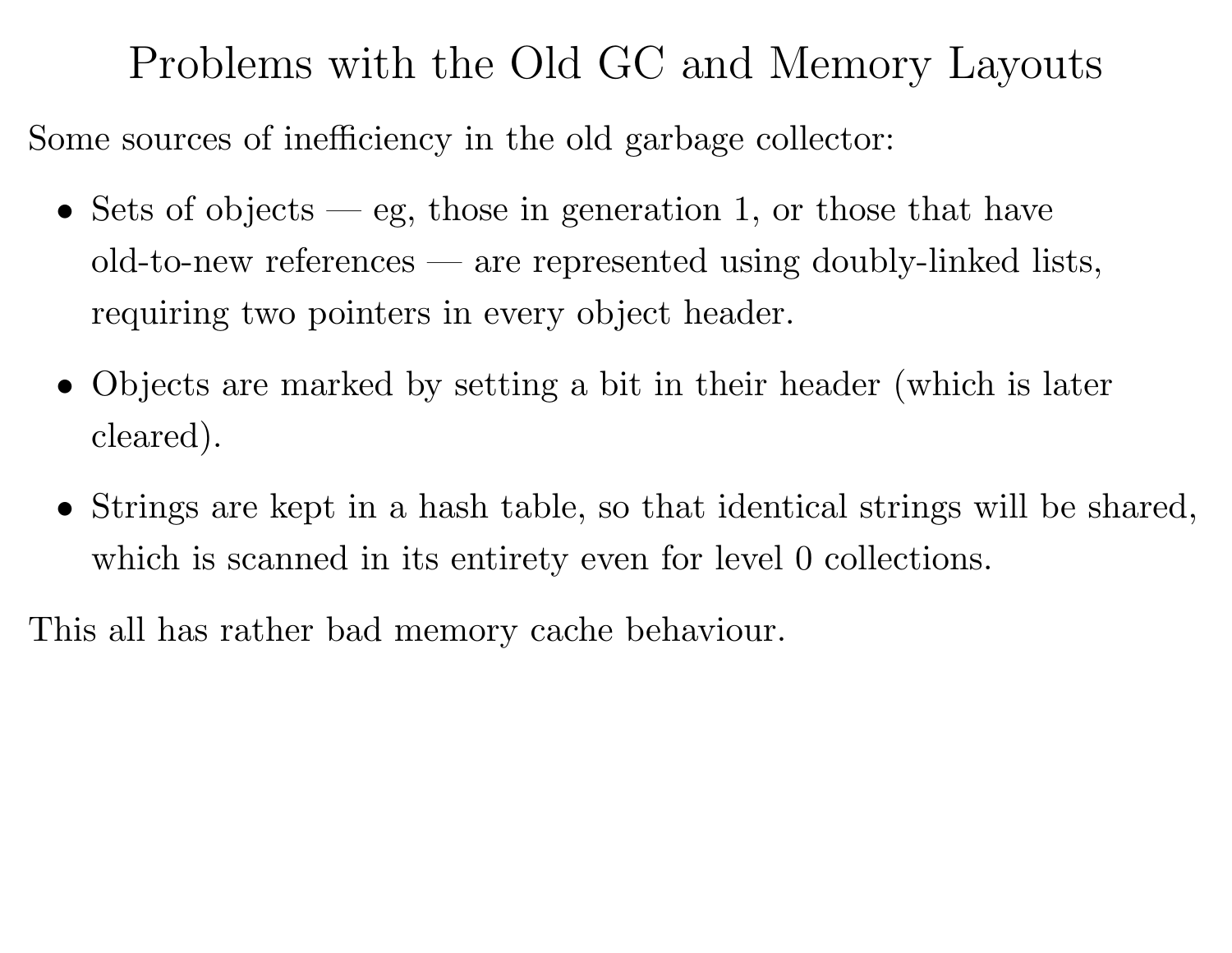#### The Segmented Generational Garbage Collector

I've written <sup>a</sup> general-purpose Segmented Generational Garbage Collector (SGGC), which is now used in pqR-2017-06-09 (which differs from pqR-2016-10-24 only in this respect).

SGGC and the code using it in pqR could be adapted for use in other implementations of R. SGGC could also be used for projects unconnected to R. (An interpeter for <sup>a</sup> toy Lisp-like language is included as <sup>a</sup> test program.) Like the old R garbage collector, SGGC uses a mark-and-sweep method with two old generations, but it represents the required sets of objects (including those marked) using chains of bit vectors, not doubly-linked lists. This reduces memory usage, and improves cache performance by localizing references.

SGGC can be found at https://gitlab.com/radfordneal/sggc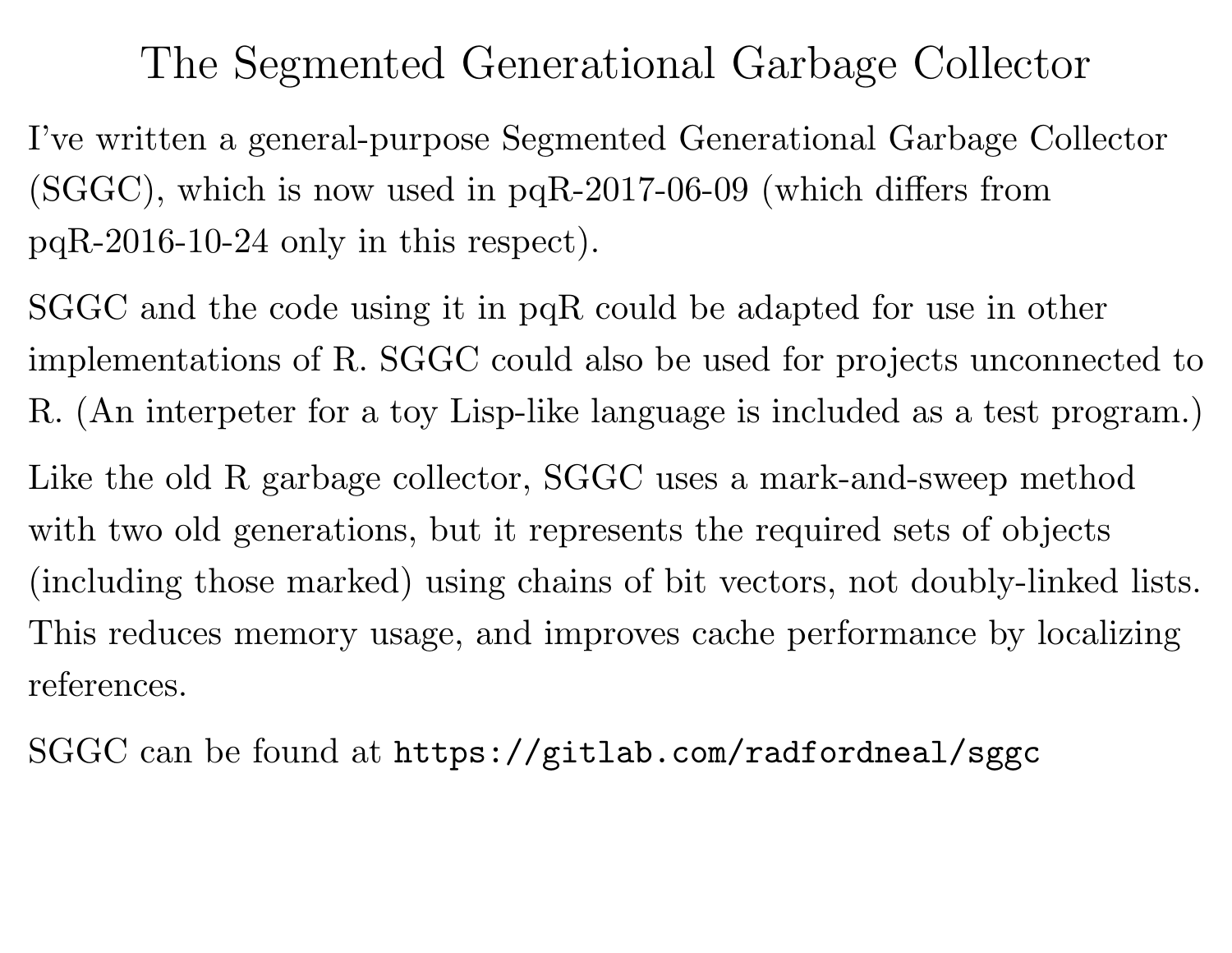# Compressed Pointers — Segment Index + Offset

Internally, SGGC refers to objects using compressed 32-bit pointers consisting of a segment index (26 bits) and an offset within a segment (6 bits). All objects in one segment have the same "SGGC type" — not their R type, but enough to determine where pointers are located.

In pqR, the SEXP type used in the C API can be either an ordinary uncompressed pointer (as before), or <sup>a</sup> compressed pointer. On 64-bit <sup>p</sup>latforms, using compressed pointers reduces memory usage significantly for language objects, small numeric vectors, and string vectors and lists of any length. On 32-bit <sup>p</sup>latforms, compressed pointers produce smaller savings. Compatibility:

- Using compressed pointers on 64-bit platforms currently makes RStudio crash when debugging <sup>a</sup> program — probably fixable.
- Repp doesn't currently work with compressed pointers may also be fixable.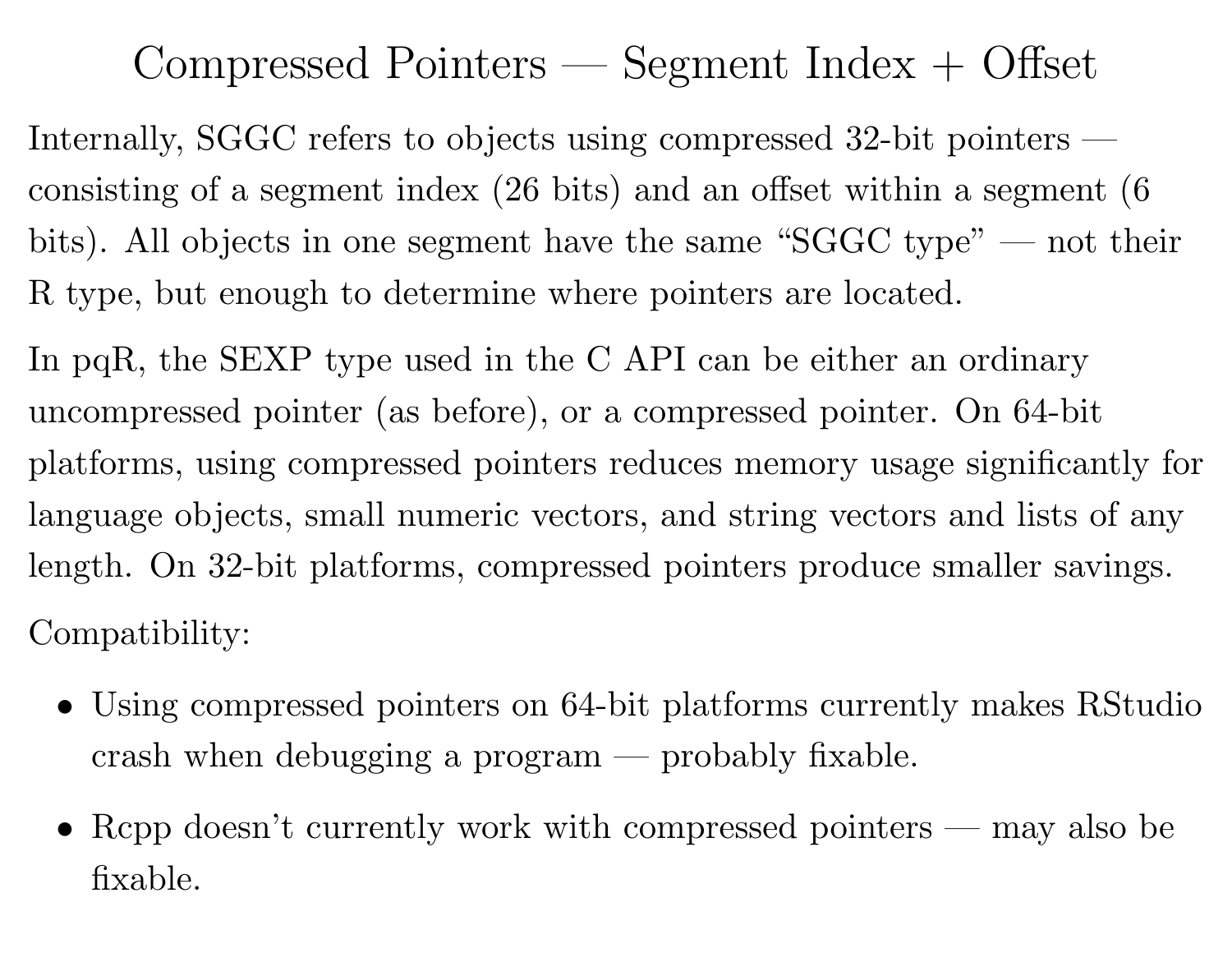### Data Structures for Segments and Objects

The segment index part of <sup>a</sup> compressed pointer is used to index several tables — giving the SGGC type, <sup>a</sup> pointer to data, and <sup>a</sup> pointer to segmen t information (including five chains of bit vectors for sets).



"Small" segments contain several objects, allocated in 16-byte chunks, found from the object's "offset". "Big" segments hold only one object, of any size.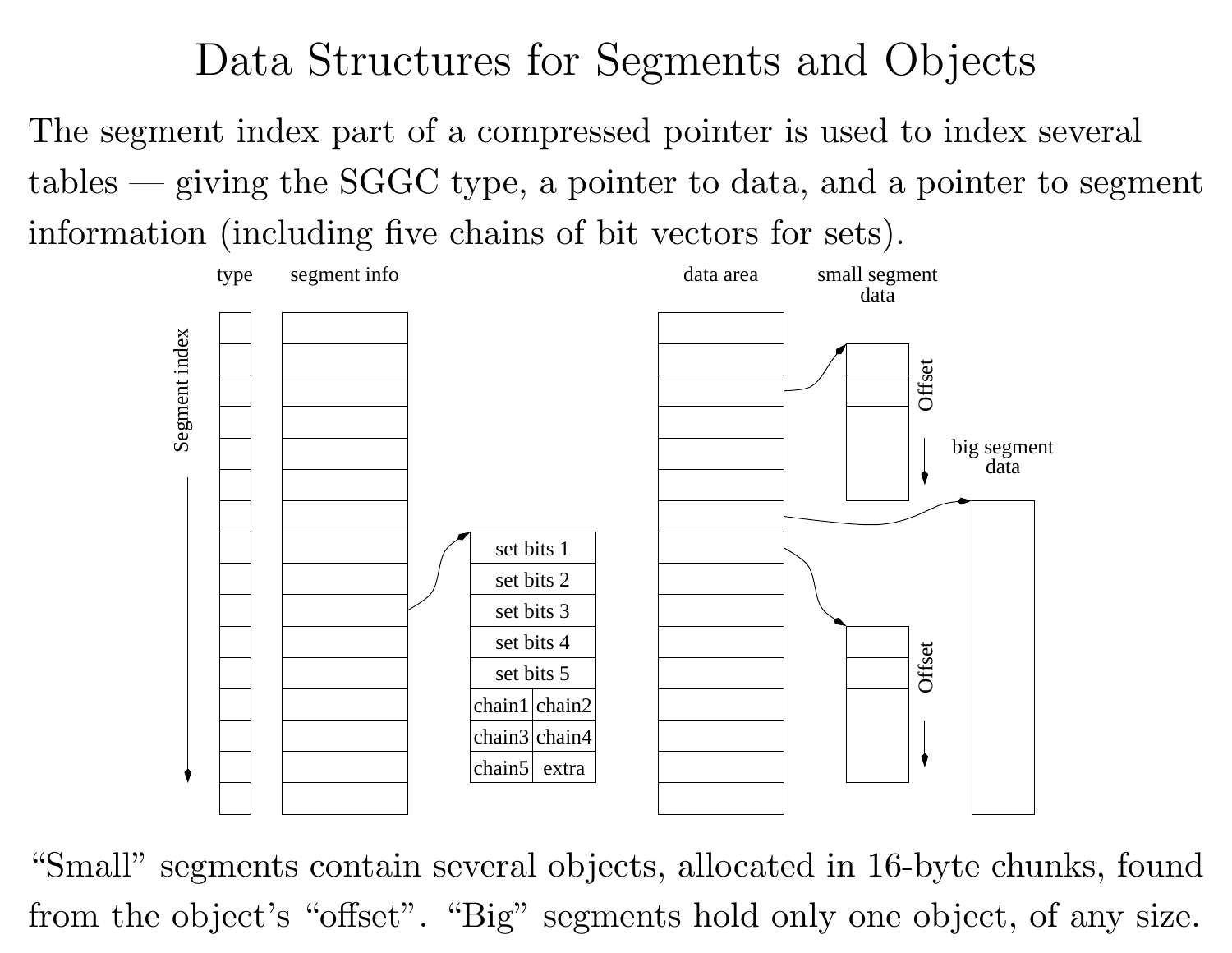Compressed – Uncompressed Pointer Translation

If <sup>a</sup> SEXP is <sup>a</sup> compressed pointer, finding the data area for an object is done as follows:

- 1) Use the index part of the pointer to fetch the pointer to the data are a for objects in its segment.
- 2) To this pointer, add <sup>16</sup> times the offset from the compressed pointer. (A compressed pointer to an object in <sup>a</sup> big segment will have offset 0.)

If <sup>a</sup> SEXP is an uncompressed pointer, the data area for the object it points to must store the corresponding compressed pointer in its header, so that the uncompressed pointer can be translated to <sup>a</sup> compressed pointer for use by SGGC.

(This is why there is a space saving from using compressed pointers even on 32-bit platforms.)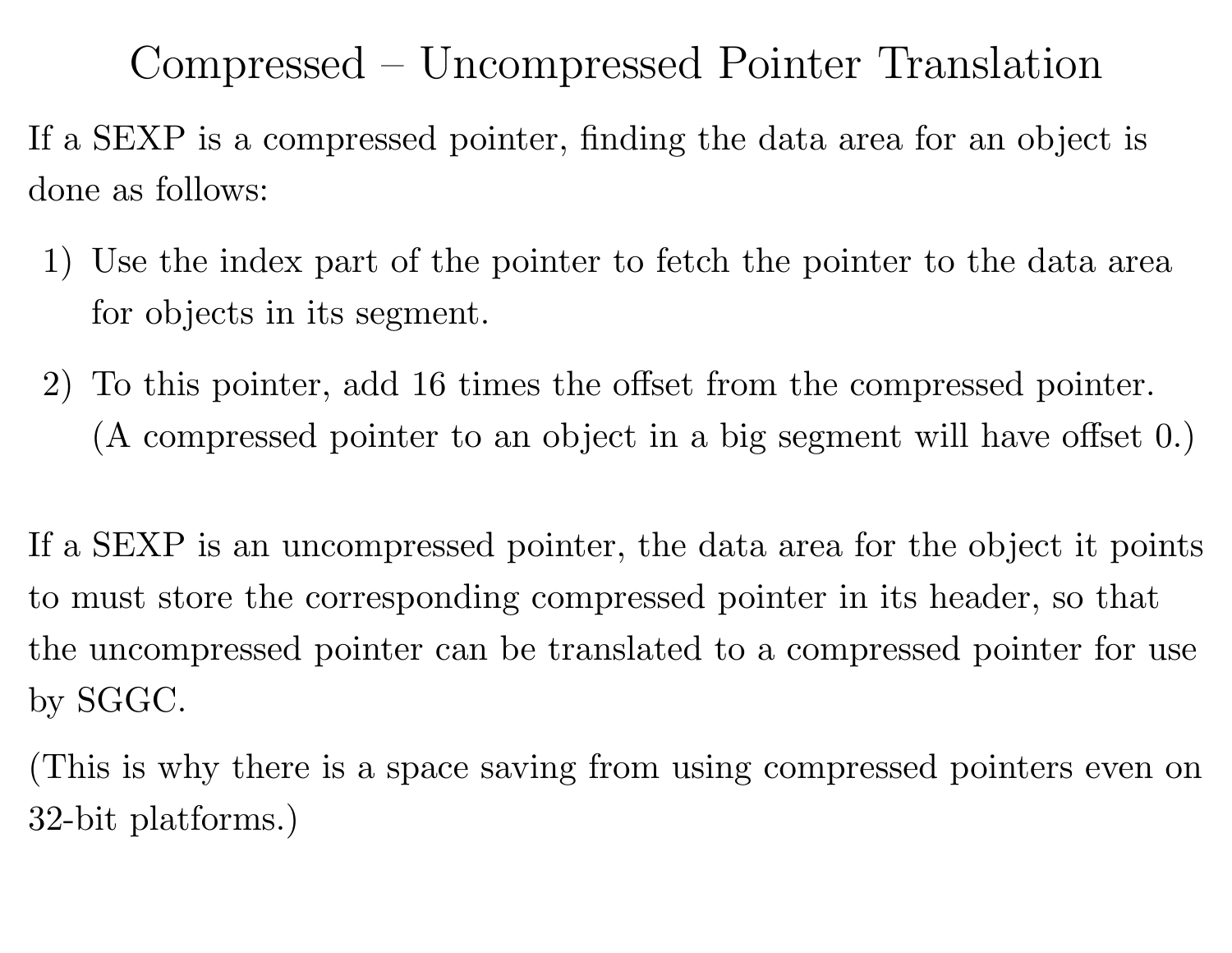Performance and Memory Limits of Compressed Pointers Speed effect of making <sup>a</sup> SEXP <sup>a</sup> compressed pointer:

- About a 30\% penalty for code dominated by interpretive overhead, looking at language objects, argument lists, and symbol bindings.
- Negligible difference for code dominated by computations on large numerical vectors or matrices.
- A factor of two or more speed improvement for code dominated by storage allocation and copying of large numbers of pointers.

Memory limitations using SGGC (even if <sup>a</sup> SEXP is uncompressed):

- Can make use of up to about 64 GBytes if memory is used for billions of small objects (less than about a thousand bytes each).
- Can make use of effectively unlimited amounts of memory if it is mostly used for large objects (several thousand bytes or more).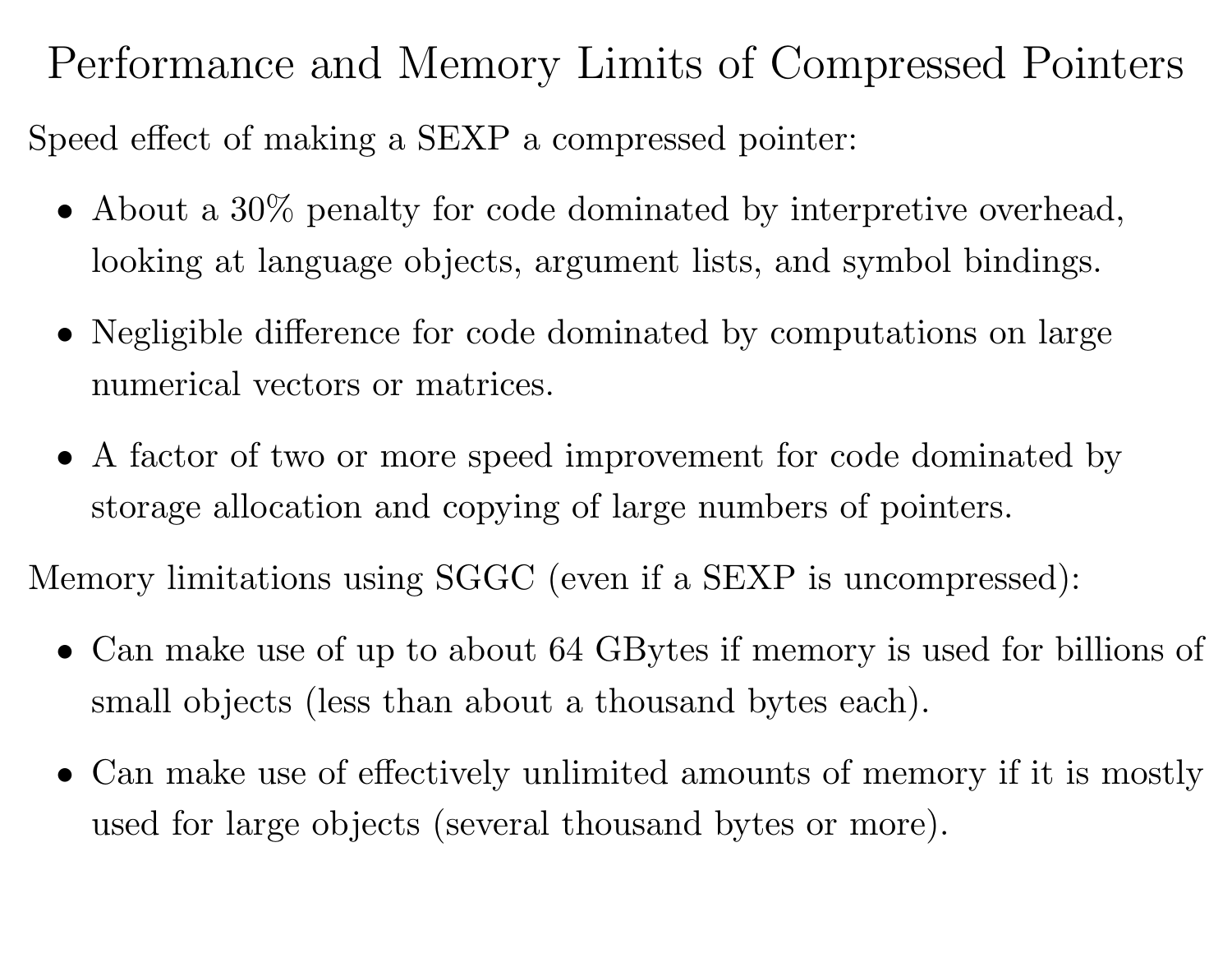# Sizes of Objects in Old and New Memory Layouts

|                            | $R-3.4.0$ and    | Regular ptrs   | Compressed ptrs |
|----------------------------|------------------|----------------|-----------------|
|                            | $pqR-2016-10-24$ | pqR-2017-06-09 | pqR-2017-06-09  |
| CONS cell                  | 56               | 51             | 21              |
| Scalar real                | 48               | 34             | 25              |
| Long vector of small       | $48 + 8 + 8$     | $34 + 8 + 8$   | $25+4+4$        |
| unique strings, per string | $=64$            | $=50$          | $= 33$          |

For 64-bit <sup>p</sup>latforms. Assumes string hash table load factor of 1. pqR-2017-06-09 sizes include overhead for segment information.

For a long vector of small (< 8 character) unique strings, pqR compressed pointers give essentially a factor of two space savings over the old memory layout. Compared to uncompressed pointers with the new layout, the savings is a factor of about 1.5.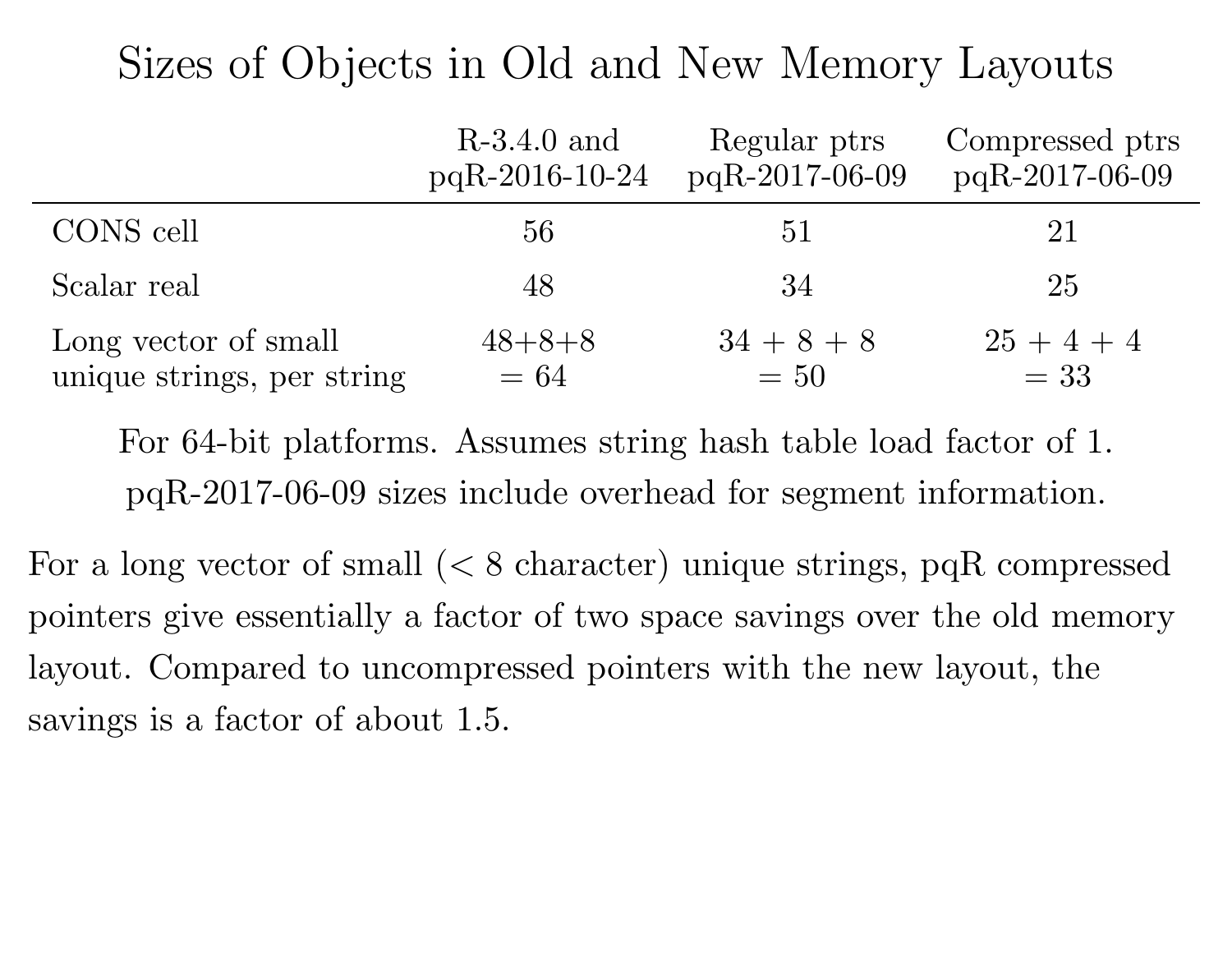### Speed Tests of R-3.4.0 and pqR with Old and New GC

Times for a small test program (dominated by scalar arithmetic & function calls, two versions), then for <sup>1000</sup> level <sup>2</sup> garbage collections, followed b y memory stats. Processor is a Xeon E3-1270 v5 (Skylake) @ 3.6GHz.

#### R-3.4.0, no byte compilation (and no JIT):

```
Test Program Times: 0.623 0.705
> system.time(for (i in 1:1000) gc())
  user system elapsed
 7.144 0.000 7.155
> gc(T)
Garbage collection 1142 = 131+5+1006 (level 2) ...
10.8 Mbytes of cons cells used (44%)
2.4 Mbytes of vectors used (39%)
        used (Mb) gc trigger (Mb) max used (Mb)
Ncells 200976 10.8 460000 24.6 460000 24.6
Vcells 309805 2.4 786432 6.0 735132 5.7
```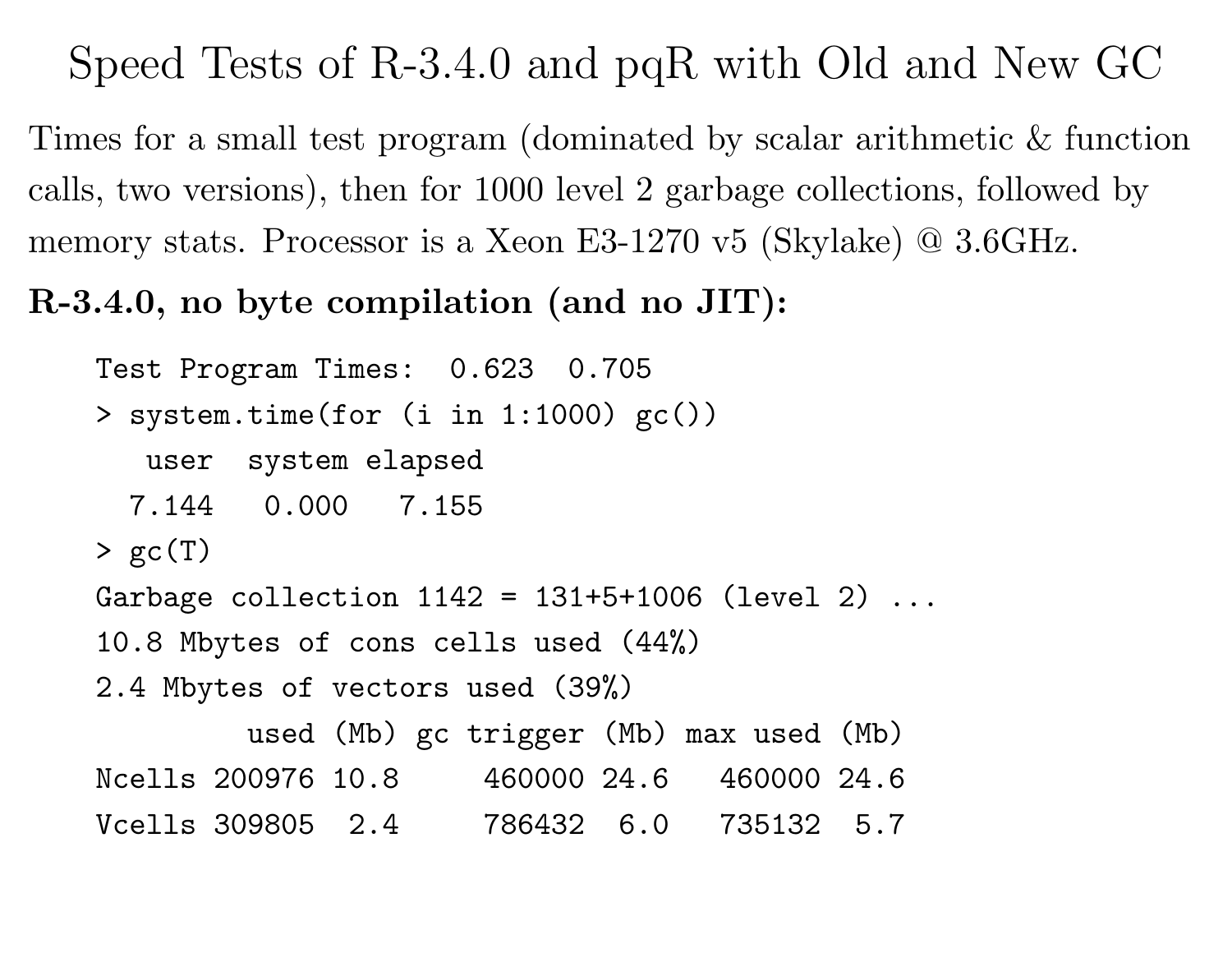### Speed Tests (2)

#### R-3.4.0, with byte compilation (explicit, not JIT):

```
Test Program Times: 0.208 0.257
> system.time(for (i in 1:1000) gc())
  user system elapsed
 12.564 0.000 12.585
> gc(T)
Garbage collection 1028 = 19+3+1006 (level 2) ...
17.2 Mbytes of cons cells used (54%)
5.3 Mbytes of vectors used (52%)
        used (Mb) gc trigger (Mb) max used (Mb)
Ncells 321752 17.2 592000 31.7 592000 31.7
Vcells 685996 5.3 1316098 10.1 1102339 8.5
```
It's notable that byte compilation has increased the number of objects substantially, which produces <sup>a</sup> corresponding increase in level 2 GC time. The test programs are almost three times faster.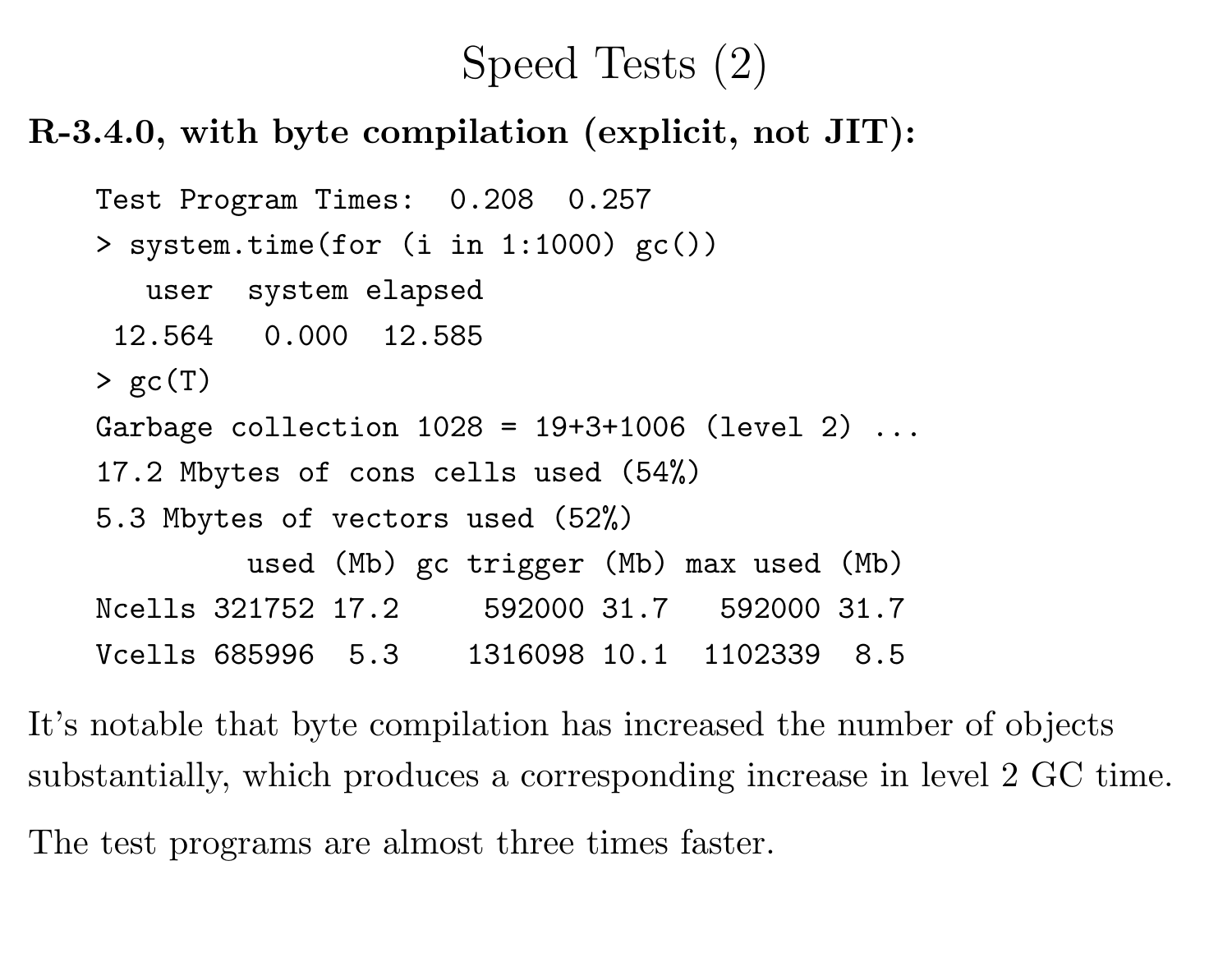### Speed Tests (3)

pqR-2016-10-24, no byte compilation (old GC, improved in  $pqR$ ):

```
Test Program Times: 0.284 0.334
> system.time(for (i in 1:1000) gc())
  user system elapsed
 4.324 0.000 4.331
> gc(T)
Garbage collection 1020 = 15+0+1005 (level 2)...
9.8 Mbytes of cons cells used (32%)
0.8 Mbytes of vectors used (10%)
        used (Mb) gc trigger (Mb) max used (Mb)
Ncells 140636 7.7 442500 23.7 442500 23.4
Vcells 100240 0.8 1000000 7.7 512705 4.0
```
Without byte compilation, this previous pqR version runs the test programs about 30% slower than R-3.4.0 with byte compilation.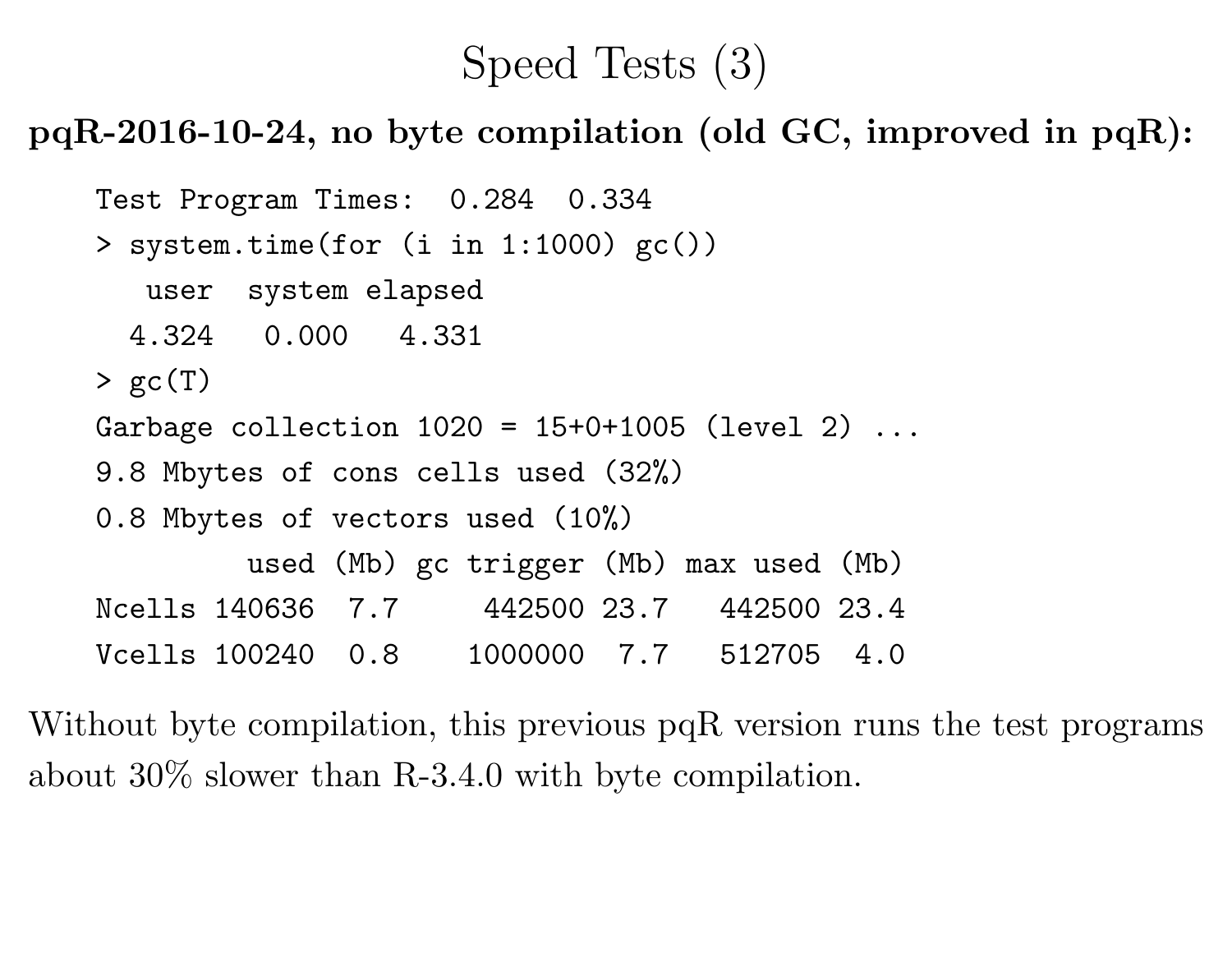## Speed Tests (4)

#### pqR-2017-06-09, no byte compilation, new GC, regular ptrs:

```
Test Program Times: 0.281 0.331
> system.time(for (i in 1:1000) gc())
  user system elapsed
 2.860 0.000 2.866
> gc(T)
Garbage collection 1031 = 20+7+1004 (level 2), 23.764 Megabytes, requested
       Objects Megabytes Segments
Current 140856 23.764 22358
Maximum 141105 23.764 22358
```
Only change from pqR-2016-10-24 is new garbage collector. Test program times are very close  $-GC$  is a small part of total time for this program.

The output of gc(T) is different, reflecting changes in the new GC (the actual numbers of objects are almost identical).

GC time is 1.5 times smaller than for the previous version, and 2.5 times smaller than R-3.4.0 without byte compilation (though some of that reflects a somewhat larger number of objects).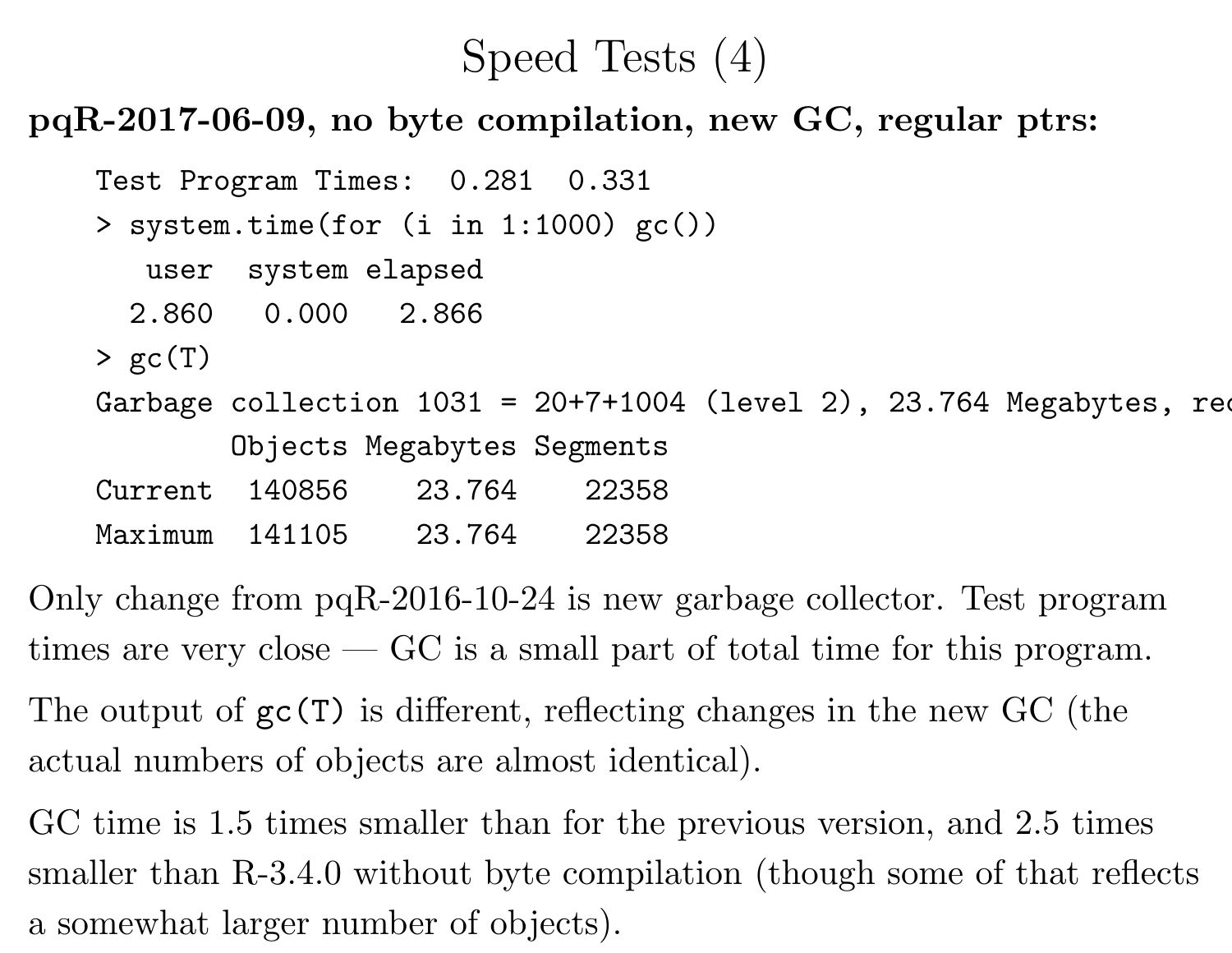#### Speed Tests (5)

pqR-2017-06-09, no byte compilation, new GC, compressed ptrs:

```
Test Program Times: 0.371 0.434
> system.time(for (i in 1:1000) gc())
  user system elapsed
 2.128 0.000 2.127
> gc(T)
Garbage collection 1031 = 20+7+1004 (level 2), 11.812 Megabytes, requested
       Objects Megabytes Segments
Current 140856 11.812 8876
Maximum 141105 11.812 8876
```
Using compressed pointers increases time for the test programs by about 30%. This is probably about the worst-case penalty.

Time for GC is smaller, now less than half that for pqR with the old GC.

Memory usage is about half that with uncompressed pointers, since memory is largely occupied by language objects that consist mostly of pointers.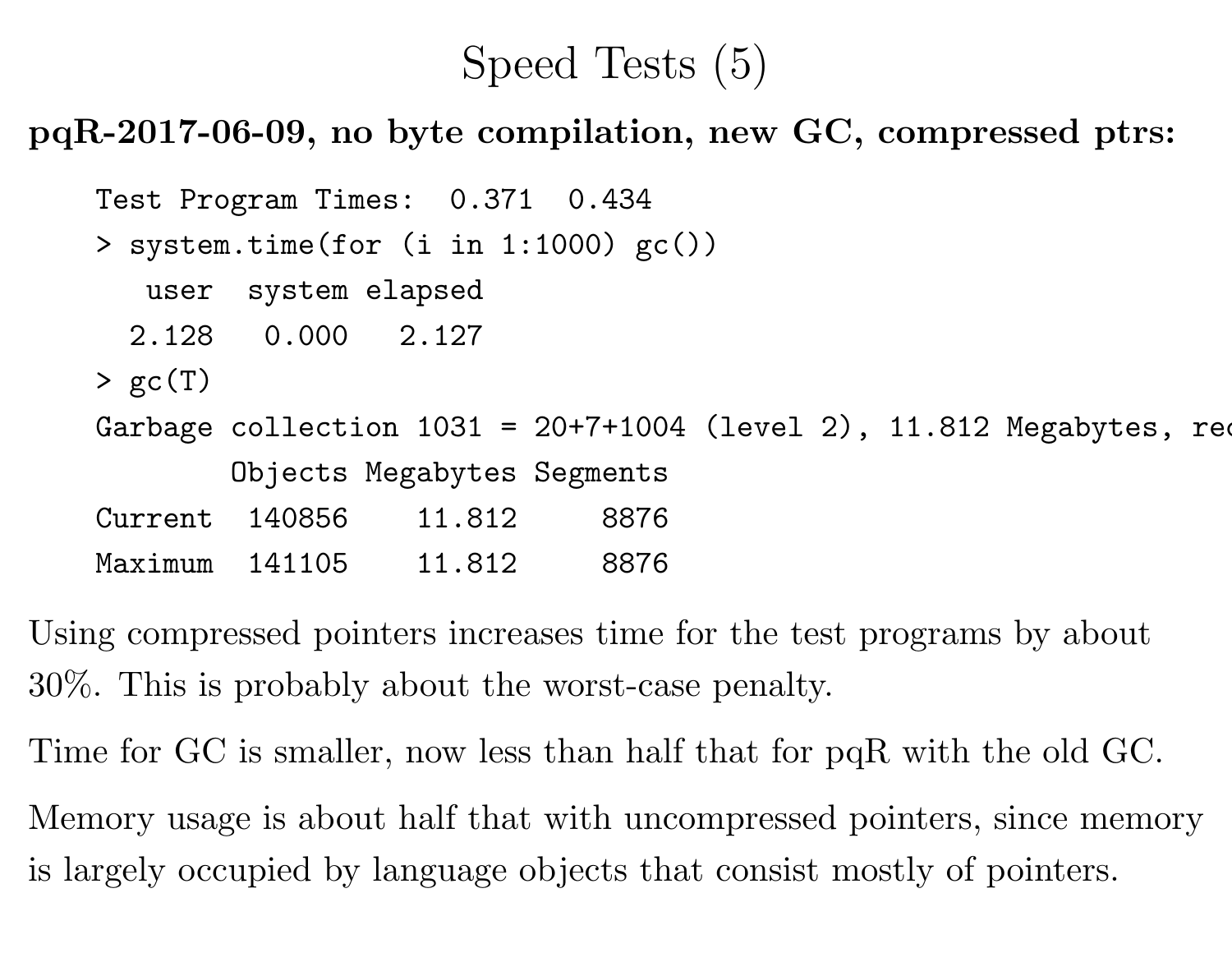#### Symbol Lookup in Previous Versions of pqR

To find <sup>a</sup> symbol binding, R looks in <sup>a</sup> sequence of environments. Some ar e searched linearly; some have hash tables. Even for a hashed environment, a lookup takes some time (and accesses some cache lines).

Fast lookup of operators and other common base functions is crucial.

A method introduced in pqR (later adopted in R Core versions) quickly skips some environments when looking for a "special" symbol, defined in base, but unlikely to be defined elsewhere (eg, <sup>+</sup>, 'for'). Special symbols are identified by <sup>a</sup> bit in their header. Environments that have never contained special symbols are also identified by <sup>a</sup> header bit.

pqR also records in each symbol the binding in the last non-hashed environment where it was found — avoiding <sup>a</sup> search for this binding.

Up until now, pqR also recorded the last non-hashed environment in which the symbol was not found, allowing that environment to be quickly skipped.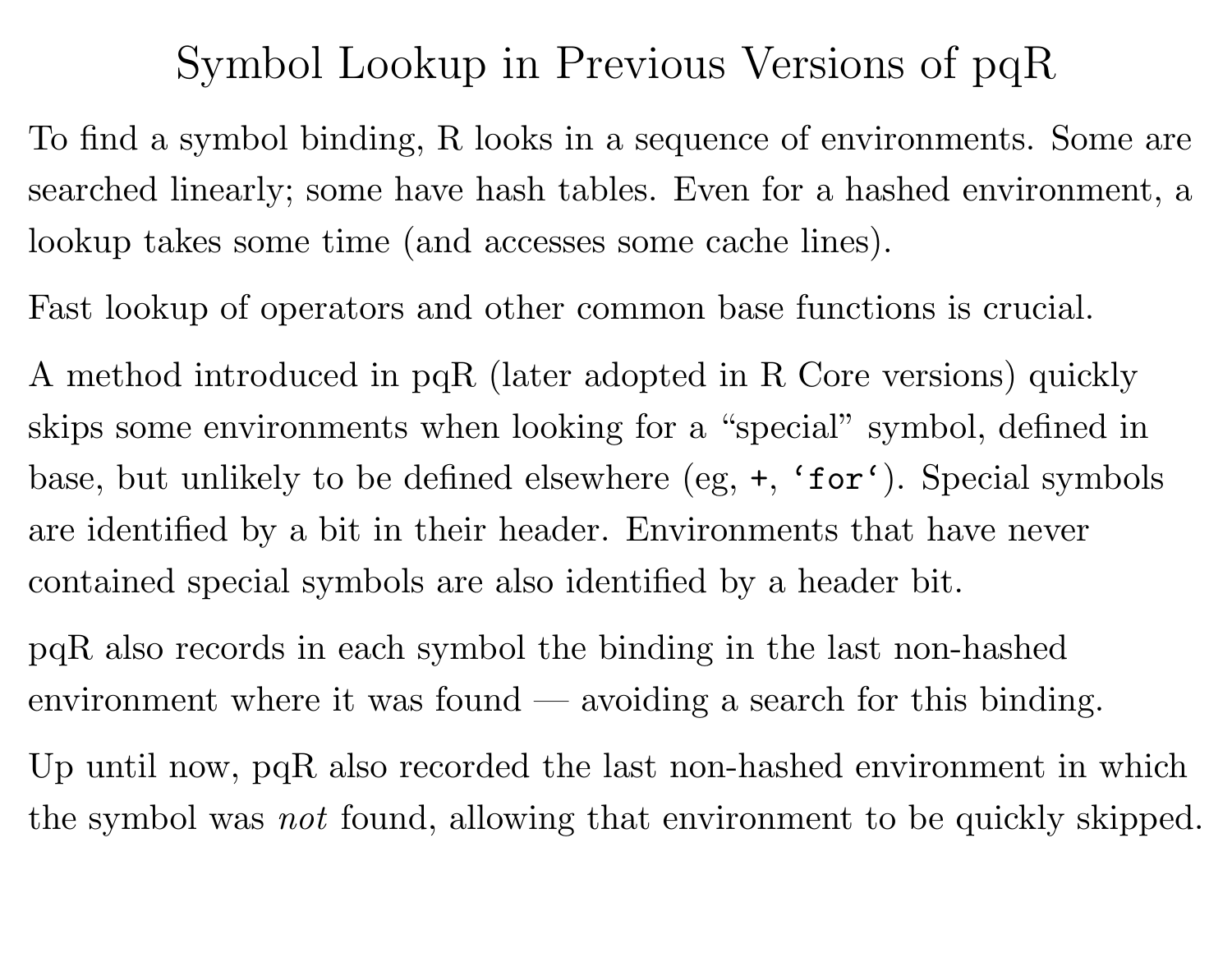# The Symbits Idea

In the current development version of pqR (not the latest release), the idea of using one bit to identify an environment with no "special" symbols is generalized to using <sup>a</sup> larger set of "symbits" (eg, 64) that can represent the absence of many symbols.

Each symbol is assigned (when it is installed) a symbits value in which only <sup>a</sup> few (eg, 3) bits are 1s. Environments record the logical-OR of the symbit values for all symbols they contain (or once contained).

If <sup>S</sup> is the symbits for <sup>a</sup> symbol being searched for, and <sup>E</sup> the symbits for an environment, we know that the symbol is not in that environment if the logical-AND of <sup>S</sup> and <sup>E</sup> does not equal <sup>S</sup>.

The hope is that this can replace both the "special" symbol trick, and the "last environment not found in" trick. There is flexibility to fiddle the idea <sup>a</sup> bit to make it work especially well for "special" symbols.

Note: After the talk, Lukas Stadler pointed out to me that this idea is known as a "Bloom filter"  $-$  eg, see https://blogs.oracle.com/ali/gnu-hash-elf-sections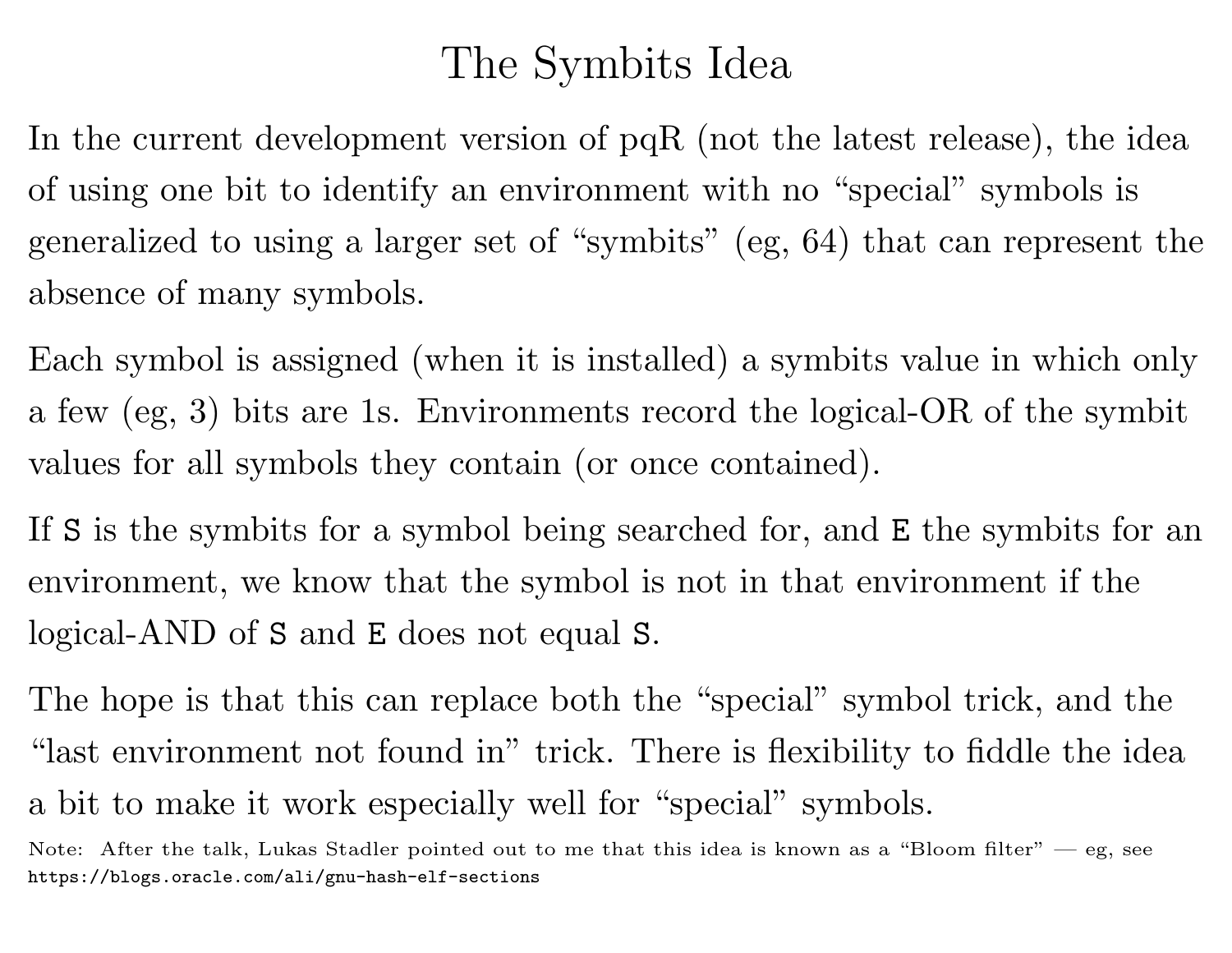How Number of Bits Set Affects Error Probability Plot of the probability of mistakenly thinking a symbol might be in an environment, as number of symbols it contains various, when symbols have 1 to 4 symbits set in <sup>a</sup> 64-bit word. Assumes perfect random bit assignment.



black=1,  $red=2$ ,  $green=3$ ,  $blue=4$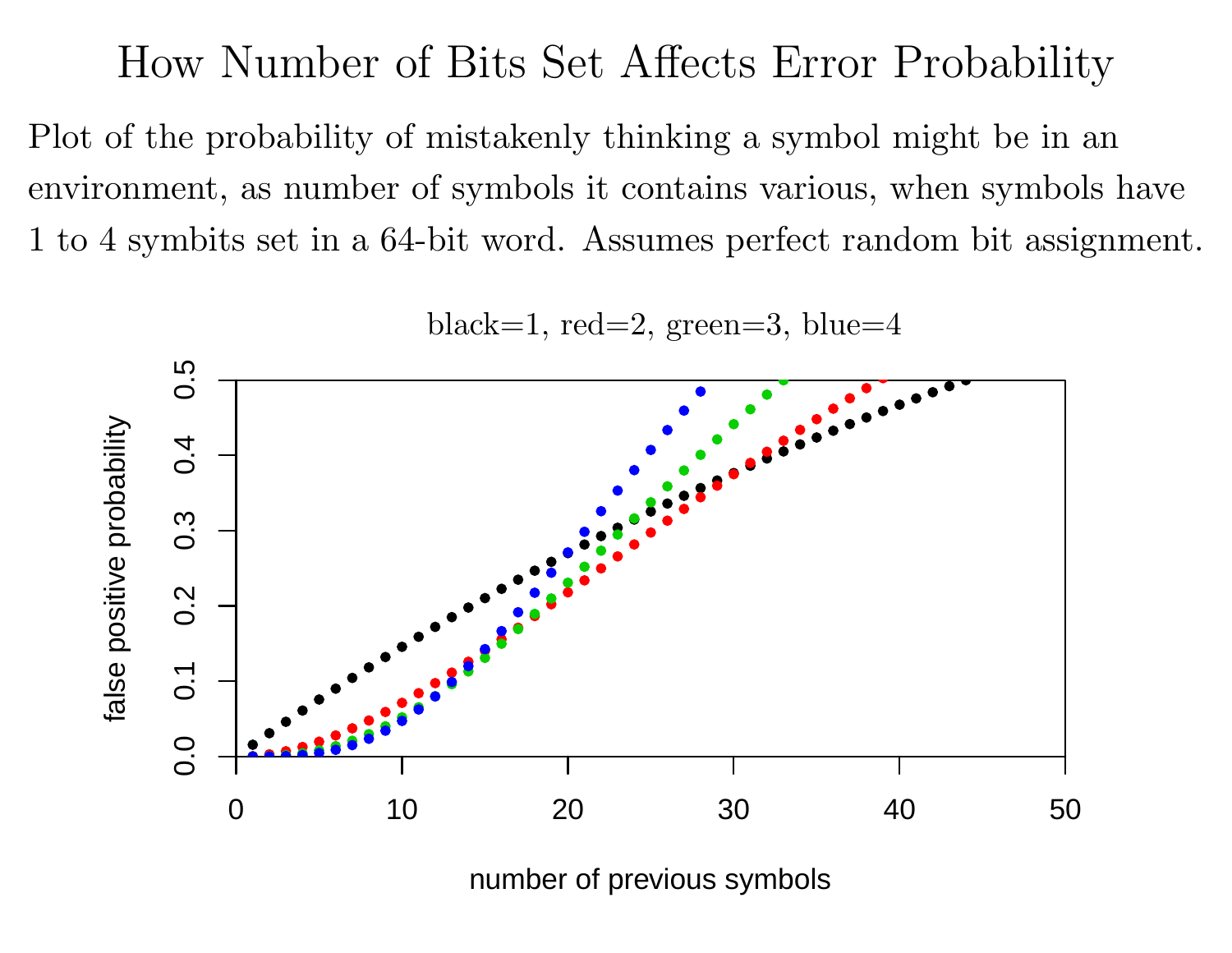### How Well do Symbits Work?

I've only just started playing with it. Preliminary impressions:

- Performs as expected, with quite low overhead.
- Allows special symbols to be found quickly even if <sup>a</sup> few specials have been redefined locally — hence worthwhile for large hashed environments (eg, package imports), and appropriate for <sup>a</sup> larger set of special symbols (eg, include length).
- May not completely replace the "last environment not found in" approach, because some local environments have too many symbols. But no reason can't have both (at cost of slightly greater overhead). Using symbits should make "last environment not found in" work better, by eliminating some enviornments from consideration.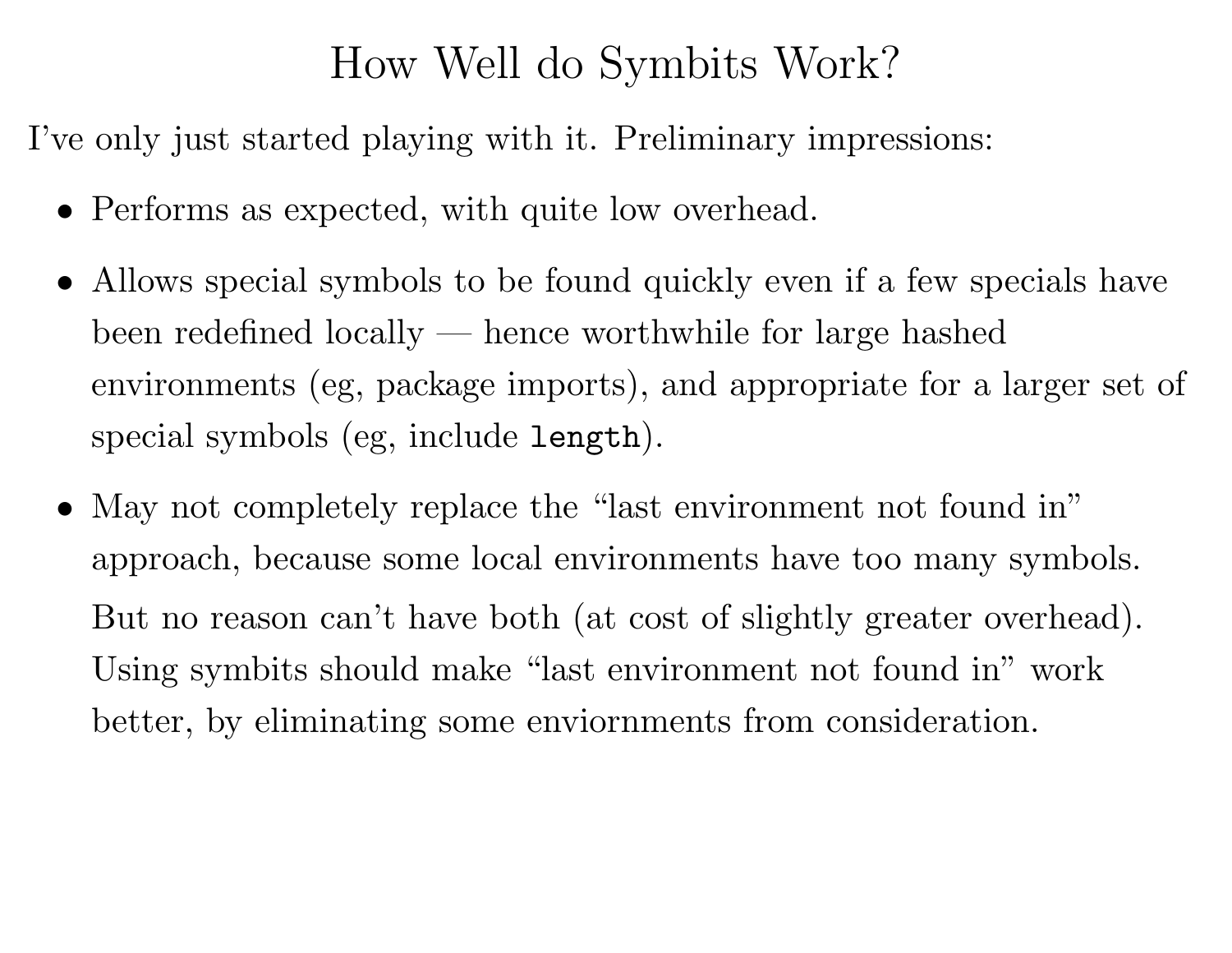# Is Byte Compilation Desirable?

Advantages of byte compiling:

- Stepping through byte-code instructions may be faster than traversing an abstract syntax tree (AST).
- With mild restrictions, some operations may be doable at compile time — eg, constant folding, resolving which environment <sup>a</sup> symbol is in.

Disadvantages of byte compiling:

- Doubles the maintainence burden all language operations are implemented twice (assuming an interpreter is still needed).
- Doesn't work well when code is dynamically created, environment enclosures changed, etc.
- It may be hard for compiled code to adapt to the context of an operation.